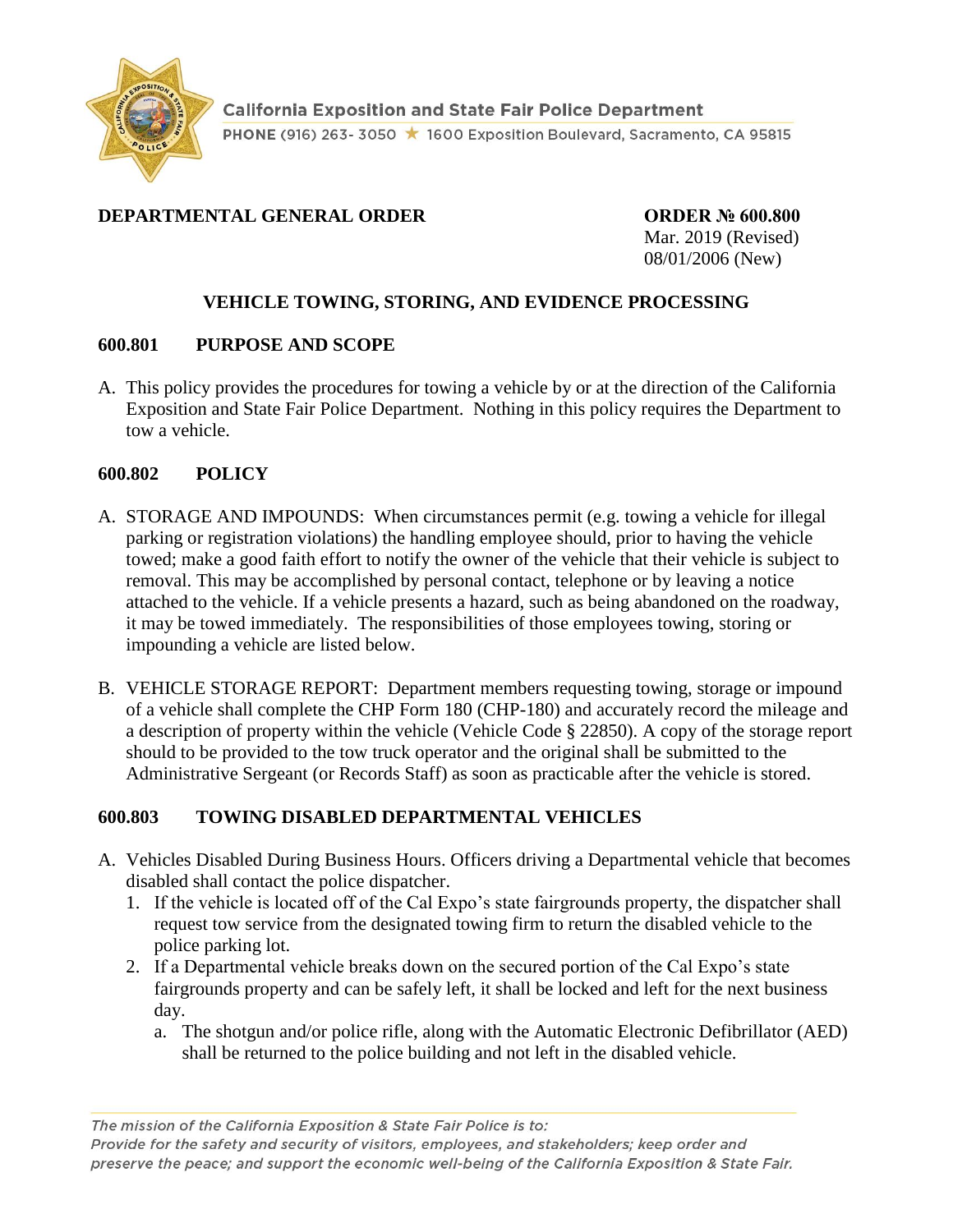California Exposition and State Fair Police Department Department General Order № 600.800, Vehicle Towing, Storing and Evidence Processing

> b. The dispatcher shall leave a message with the day shift supervisor regarding the disabled vehicle and its location.

# **600.804 POLICE TOWING POLICY**

- A. Officers Shall Tow Vehicles Under the Following Circumstances:
	- 1. A vehicle shall be stored whenever it is needed for the furtherance of an investigation or prosecution of a case.
	- 2. The police department has agreements with allied agencies to investigate major crimes occurring on state fairgrounds property.
		- a. In such cases, police officers shall safeguard such vehicles that may have evidentiary value and the investigating agency will make the final disposition of these vehicles.
	- 3. A vehicle operated by a driver with a license that is suspended or revoked or who has never been issued a driver's license (14602.6 VC).
		- a. The provisions enumerated in this order shall be followed prior to a vehicle being impounded for 14602.6 VC.
	- 4. Vehicles that are left unattended in hazardous locations that may endanger other persons or motorists. [Vehicle Code § 22651(b)].
- B. Officers May Tow Vehicles Under the Following Circumstances:
	- 1. Incidental to arrest [Pursuant to Vehicle Code § 22651(h)] when:
		- a. The vehicle cannot be secured, and cannot be released immediately to a person at the scene who is authorized by the arrestee.
		- b. The vehicle is a traffic hazard and cannot be released immediately to a person at the scene who is authorized by the arrestee.
		- c. The vehicle is not parked in a place that will be legal for at least 24 hours from the time of arrest.
		- d. Towing is specifically requested by the arrested person.
	- 2. In all other situations, not described in "A" above, based on sound professional judgment, as permitted by California statute.
- C. All property in a stored or impounded vehicle shall be inventoried and listed on the vehicle storage form. This includes the trunk and any compartments or containers, even if closed and/or locked. Members conducting inventory searches should be as thorough and accurate as practical in preparing an itemized inventory. These inventory procedures are for the purpose of protecting an owner's property while in police custody, to provide for the safety of officers, and to protect the Department against fraudulent claims of lost, stolen, or damaged property.
- D. Property of extraordinary value, which is discovered in the vehicle of an arrested person, but towing of the vehicle is not warranted or the items are too valuable to be left in a towed vehicle, the item may be booked for "safekeeping" according to the Department policies and procedures. For items of extraordinary value where an owner cannot be determined, the property shall be booked as "found" property.
	- 1. All items removed from an arrested person's vehicle shall be listed in the remarks section of the CHP-180.
	- 2. Officers shall also make a notation on the CHP-180 that the property will be booked in property/evidence at the police department.
- E. Vehicles Stored at Commercial Tow Firms.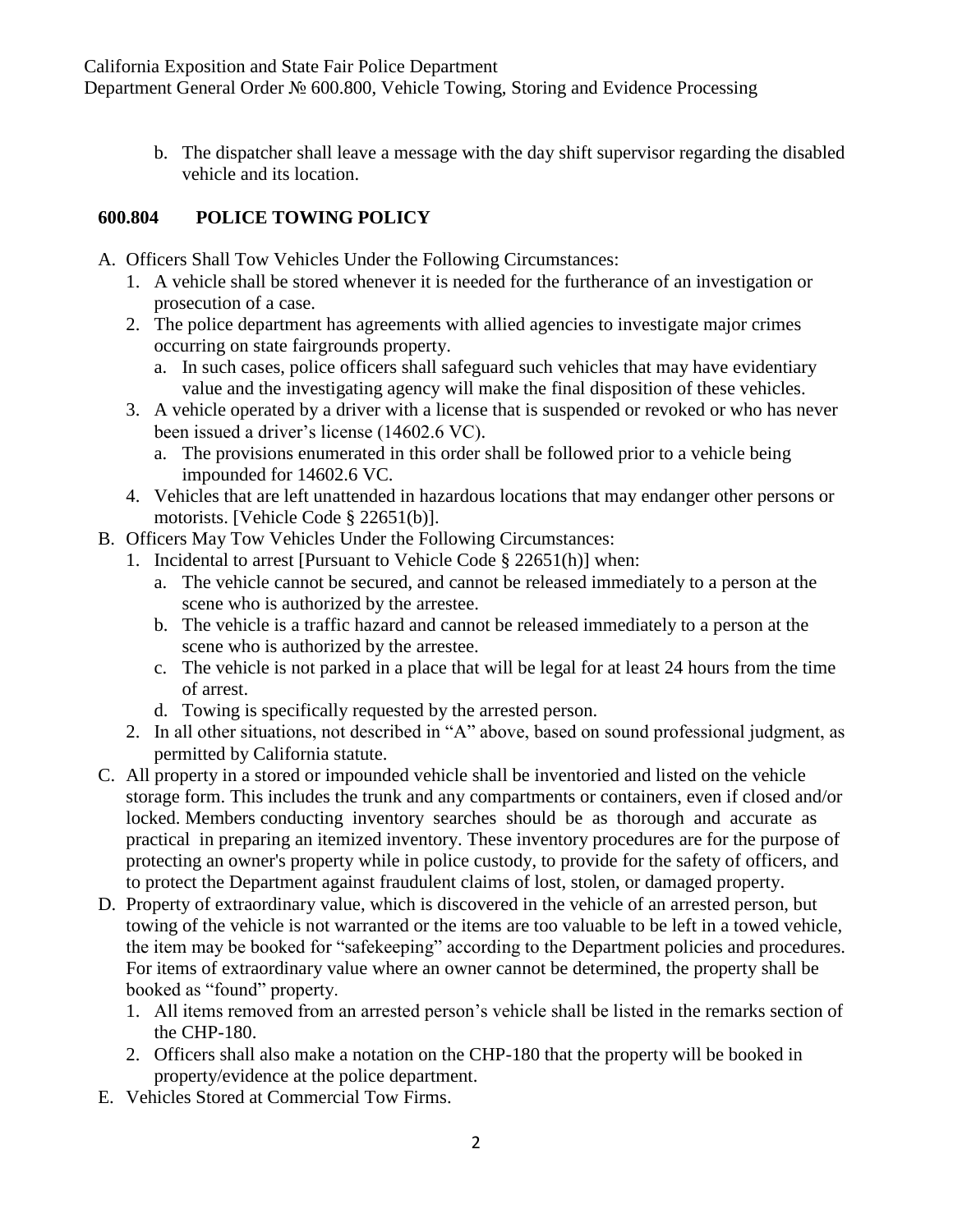- 1. No Search Warrant Required: When a vehicle is stored for routine CSI work or investigative follow-up, the crime report should be stamped "expedite" and the appropriate recommendations included in the requested follow-up paragraph.
	- a. The report must include the address or location of the storage yard.
	- b. The officer storing the vehicle shall ensure that the police department's business office is aware of the vehicle being stored and the nature of the CSI work being requested.

## **600.805 ADMINISTRATIVE RELEASE FEE**

- A. Any vehicle which has been lawfully towed, stored or impounded by the police department shall be subject to a \$50.00 administrative release fee. Vehicles that have been previously reported stolen and then recovered and towed shall not be subject to the administrative fee.
	- 1. Upon payment of the administrative fee, the registered/legal owner/authorized agent will be provided with a photocopy of the CHP-180 relating to the removal/impound of the vehicle with the "Release" portion completed, signed and dated by the releasing officer.

### **600.806 CHP-180 VEHICLE REPORT**

### A. GENERAL

- 1. Department members requesting towing, storage or impound of a vehicle shall complete CHP-180 and accurately record the mileage and a description of property within the vehicle (Vehicle Code § 22850). A copy of the storage report should to be given to the tow truck operator and the original shall be submitted to the Records as soon as practicable after the vehicle is stored.
- 2. A CHP-180 is not required for a vehicle when a tow truck, motor club, or any other emergency roadside service provider has been called at the request of the vehicle owner and the owner or agent retains control of the vehicle; or when the owner or agent directs that the vehicle be taken to another location on their behalf.
- 3. The CHP-180 should be completed as thoroughly and accurately as reasonably possible.
- 4. Upon completing the CHP-180, the officer shall sign the CHP-180 and, before releasing the vehicle to the tow operator, shall require the tow operator to sign the CHP-180.
- 5. The towing officer shall also:
	- a. During business hours, bring the completed CHP-180 to the police department's business office so the required entry may be made into the Stolen Vehicle System (SVS).
	- b. During non-business hours, fax a copy of the CHP-180 to the CHP Sacramento Communication Center so the tow/storage may be entered into the SVS.
	- c. All completed CHP-180's shall be turned into the completed report basket prior to the end of the officer's shift.
	- d. The original CHP-180 shall be retained in the police office.
	- e. A California Law Enforcement Telecommunications System (CLETS) message containing storage and ownership information shall be obtained, a copy of which shall be attached to all CHP-180 vehicle reports by supervisor or the storing officer.
	- f. A CHP-180 may be amended to indicate a more appropriate storage/impound authority by the following procedure: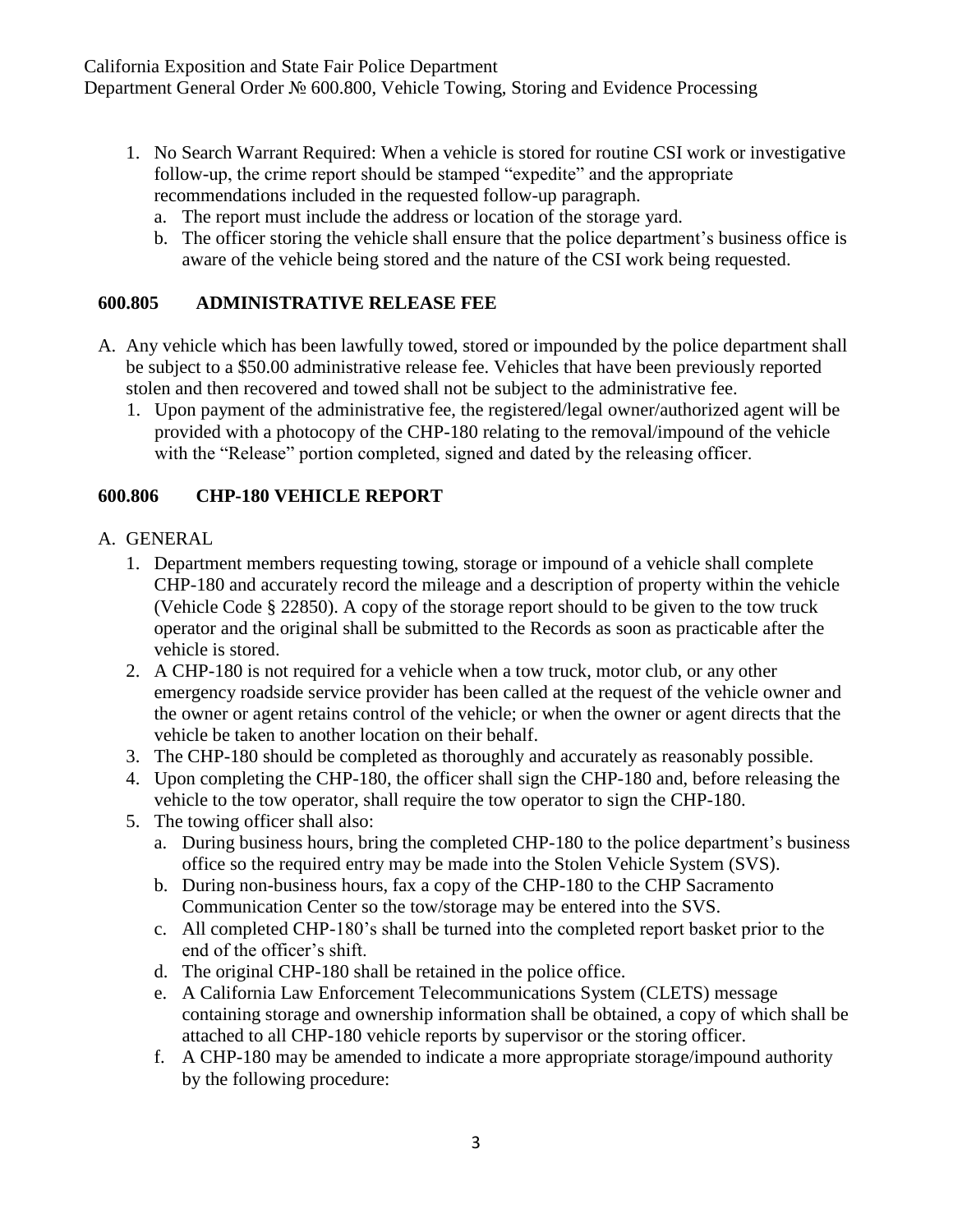California Exposition and State Fair Police Department

Department General Order № 600.800, Vehicle Towing, Storing and Evidence Processing

- i. The storage/impound authority shall be corrected by lining out the inappropriate section and replacing it with the correct section.
- ii. A brief memorandum describing the reason for the amendment shall be prepared and a copy attached to the CHP-180.
- iii. The Department shall request the tow company to amend the storage/impound authority.
- g. Vehicle Code § 22852 VC Notification. This section mandates legal procedures for notification when a vehicle has been stored or impounded:
	- i. Vehicle Code § 22853 VC Notice to Department of Justice. This section requires public agencies to immediately notify the Department of Justice, Stolen Vehicle, System (DOJ-SVS) if vehicle owners cannot be identified or notified. This requirement is fulfilled by entry of the vehicle storage into the DOJ-SVS.
	- ii. If the vehicle is a California registered vehicle, written notice to DOJ is not required. This includes "Notices of Stored Vehicles" returned unclaimed.
	- iii. If the notice is returned unclaimed, attach it to the CHP-180 and retain both in the file.
	- iv. If the vehicle is registered in a foreign jurisdiction, and the "Notice of Stored Vehicle" is returned unclaimed or the vehicle is not returned to the owner within 120 hours, the storing agency shall send a written notice to the DOJ-SVS (P.O. Box 903417, Sacramento, CA 94203-4170). This can be accomplished by printing "Owner cannot be identified or notified" to the right of "Notice to Department of Justice" in section "C" of the "Notice of Stored Vehicle" and by mailing the notice to DOJ-SVS. Also, attach a duplicate copy of the CLETS message and reply concerning registration information.
	- v. The requirement to notify the tow company is satisfied by the copy of the CHP-180 provided at the time of the vehicle storage or impound.
	- vi. CHP-180s completed for vehicles which are impounded as evidence pursuant to Vehicle Code § 22655.5 VC shall be retained for two years, unless court proceedings require the reports to be retained longer. In that event, the police department's business office should ensure that all court proceedings, criminal as well as civil, are adjudicated before removing a report from the files.

# **600.807 POST-STORAGE HEARINGS**

#### A. Procedures.

- 1. When a vehicle is stored or impounded by any member of the Police Department, a hearing will be conducted upon the request of the registered or legal owner of the vehicle or his/her agent. In order to be granted a post-storage hearing, the registered or legal owner or their agent is required to request a hearing within 10 days of the date on the notice.
- 2. When the person is not contesting the validity of the storage or impoundment of the vehicle and is requesting the early release of the vehicle, use the early release letter. Do not use the Vehicle Storage Hearing Report.
- 3. The Departmental Hearing Officer shall honor a request for a post-storage hearing if it is received at the office or postmarked within the 10-day limit.
- 4. The Chief of Police shall act as the hearing officer.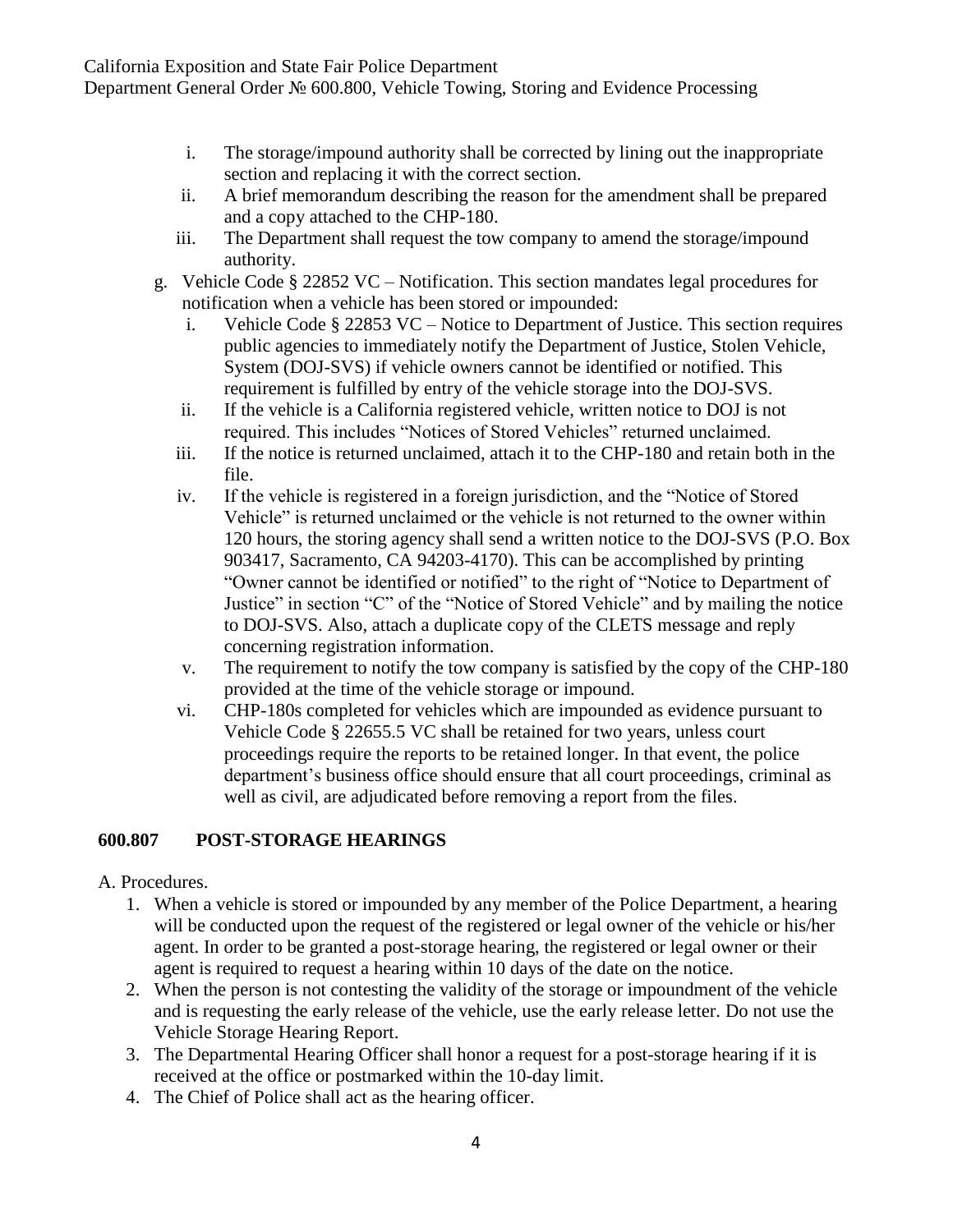California Exposition and State Fair Police Department

Department General Order № 600.800, Vehicle Towing, Storing and Evidence Processing

- 5. The hearing shall be conducted within 48 hours of the request; excluding weekends and holidays.
- 6. The failure of either the registered or legal owner or his/her agent to request a hearing in a timely manner or to attend a scheduled hearing shall be considered a waiver of and satisfaction of the post-storage hearing requirement.
- 7. The post-storage hearing is an informal process to determine whether a vehicle has been stored or impounded lawfully. Therefore, the hearing need not follow technical rules relating to evidence and witnesses. Any relevant evidence shall be admitted.
- 8. The Hearing Officer is required to determine if the information supports the storing officer's authority to store/impound the vehicle. The Hearing Officer is limited to finding the storage/impoundment as lawful or unlawful.
- 9. When the storage or impoundment is found lawful, the owner has the following options:
	- a. Pay the towing and storage fees and retrieve the vehicle.
	- b. Allow the vehicle to be sold to satisfy the lien per Vehicle Code § 22851 VC.

# **600.808 EVIDENCE PROCESSING FOR RECOVERED STOLEN VEHICLES**

- A. Recovered Stolen Vehicles. When vehicles reported stolen to the California Highway Patrol (CHP), the Sacramento Police Department (SPD), or the Sacramento Sheriff's Department (SSD) are recovered by officers, the officer effecting the recovery shall advise the dispatcher to contact CHP, SPD or SSD communications to ascertain whether the vehicle is to be held for prints.
	- 1. If the vehicle is to be held for prints, the vehicle should be impounded and the reporting agency advised of its location.
	- 2. Crime Scene Investigation services are not available are reported stolen vehicle cases that are not associated with another felony crime unless there are extenuating circumstances.
	- 3. Stolen vehicles recovered by officers from other jurisdictions shall be processed for evidence only upon their request.

#### **600.809 PAYMENT OF TOWING AND STORAGE FEES**

- A. All bills for towing vehicles should be referred to the Administrative Sergeant.
	- 1. The Administrative Sergeant shall review the charges for validity and process them accordingly.
	- 2. Towing and/or storage bills for vehicles towed at the request of owners or operators thereof shall be referred to the registered owners.
	- 3. Towing and/or storage bills for vehicles towed and/or stored as evidence are the responsibility of the Department.
	- 4. In the absence of the Administrative Sergeant, towing and storage bills shall be referred to the Chief of Police.
	- 5. Officers shall obtain the approval of a supervisor prior to impounding any vehicle for evidence.
	- 6. Tow and/or storage bills for vehicles reported stolen shall be referred to the registered owner. Whenever possible, such vehicles should be released directly to the owners to eliminate the necessity for towing and storage.